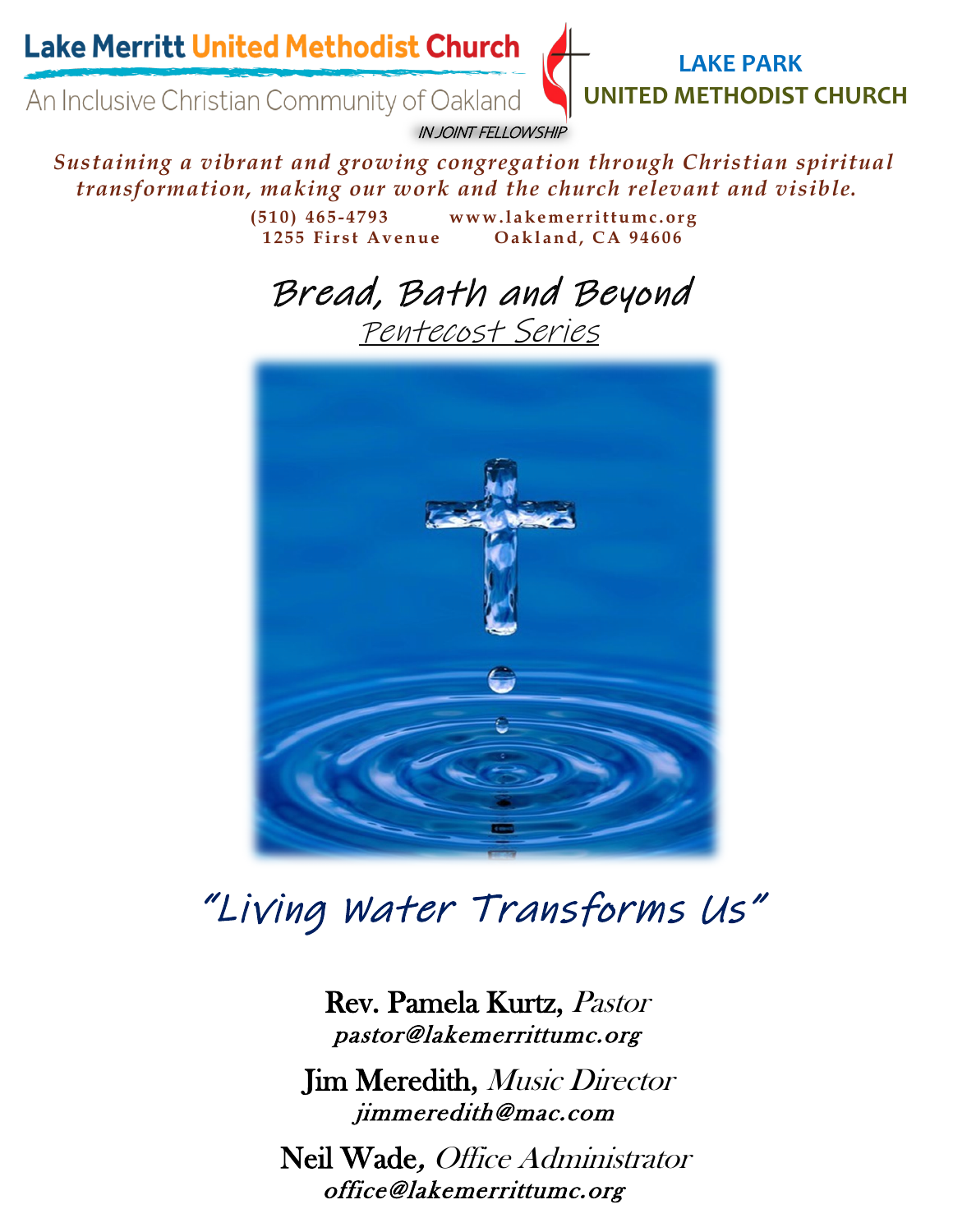### June 19, 2022 Juneteenth CELEBRATION OF DIVINE WORSHIP

### INTROIT Go Down, Moses Edward Nunoo, bass

OPENING PRAYER *(responsive)* Be still, remember who you are. Come touch the water of your birth. Be dead to sin, alive to God. Remember who you are in Jesus.

We are beloved. We are heirs. We are children of God. We are claimed. We are marked. We are named by God alone. We are chosen and blessed We are gifted to love

To witness through word and deed Call to worship for Baptism of the Lord © 2021 Lisa Ann Moss Degrenia, [www.revlisad.com](http://www.revlisad.com/) 

#### OPENING SONG

Oh, I Know the Lord's Laid His Hands on Me TFWS 2139

*Oh, I know the Lord, I know the Lord, I know the Lord's laid his hands on me. Oh, I know the Lord, I know the Lord, I know the Lord's laid his hands on me.*

1. Did ever you see the like before? *I know the Lord's laid his hands on me;* King Jesus preaching to the poor! *I know the Lord's laid his hands on me.*

*Oh, I know the Lord, I know the Lord, I know the Lord's laid his hands on me. Oh, I know the Lord, I know the Lord, I know the Lord's laid his hands on me.*

2. Oh, wasn't that a happy day; *I know the Lord's laid his hands on me;* when Jesus washed my sins away! *I know the Lord's laid his hands on me. Oh, I know the Lord, I know the Lord, I know the Lord's laid his hands on me. Oh, I know the Lord, I know the Lord, I know the Lord's laid his hands on me.*

3. Some seek the Lord and don't seek him right;*I know the Lord's laid his hands on me;* they fool all day and pray at night; *I know the Lord's laid his hands on me.*

*Oh, I know the Lord, I know the Lord, I know the Lord's laid his hands on me. Oh, I know the Lord, I know the Lord, I know the Lord's laid his hands on me.*

*4.* My Lord's done just what he said; *I know the Lord's laid his hands on me;* he's healed the sick and raised the dead; *I know the Lord's laid his hands on me.*

*Oh, I know the Lord, I know the Lord, I know the Lord's laid his hands on me. Oh, I know the Lord, I know the Lord, I know the Lord's laid his hands on me.*

**WELCOME** Rev. Pamela Kurtz, *Pastor*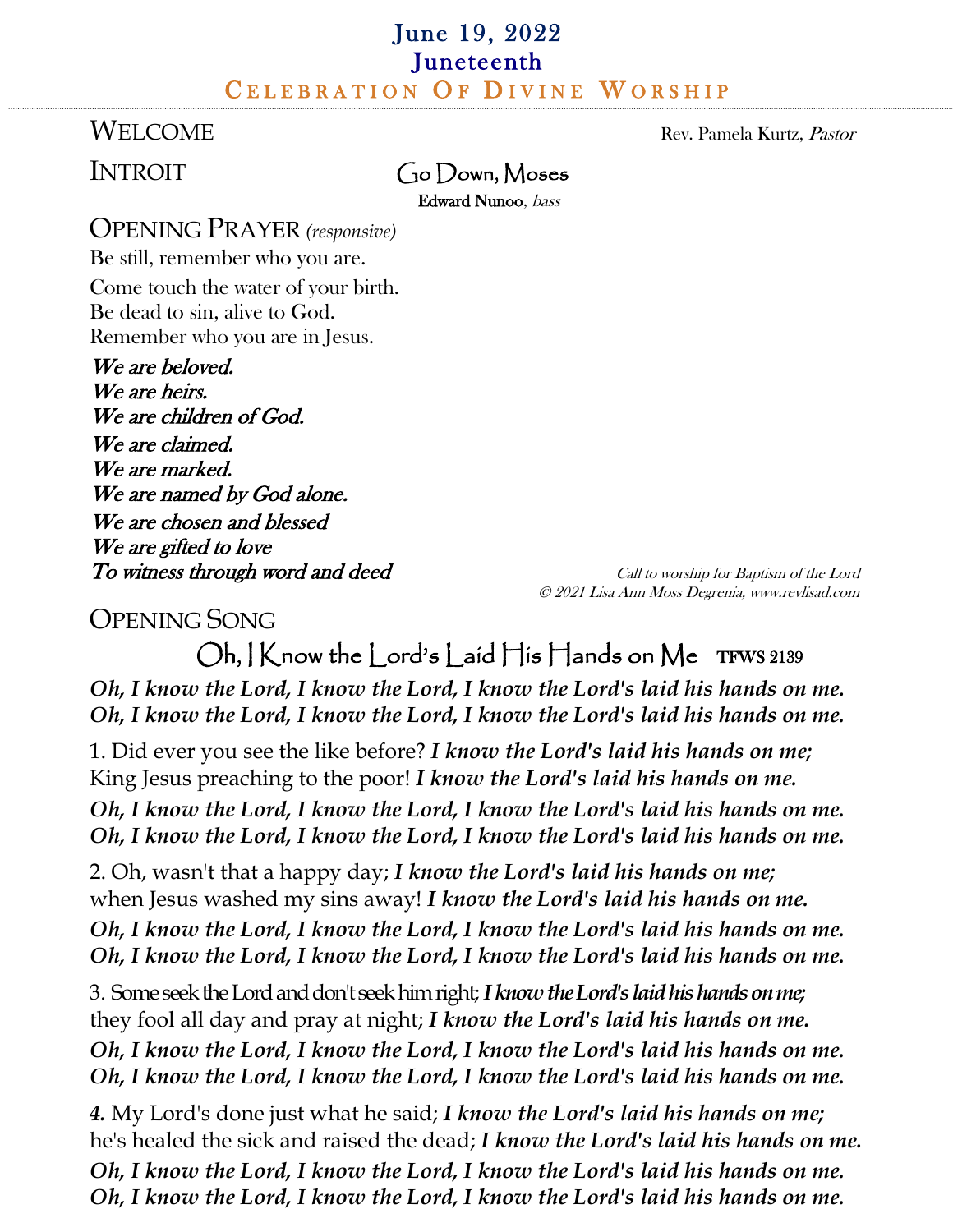#### SCRIPTURE Acts 19:1-6 (MSG)

Now, it happened that while Apollos was away in Corinth, Paul made his way down through the mountains, came to Ephesus, and happened on some disciples there. The first thing he said was, "Did you receive the Holy Spirit when you believed? Did you take God into your mind only, or did you also embrace him with your heart? Did he get inside you?"

"We've never even heard of that—a Holy Spirit? God within us?"

"How were you baptized, then?" asked Paul.

"In John's baptism."

"That explains it," said Paul. "John preached a baptism of radical life-change so that people would be ready to receive the One coming after him, who turned out to be Jesus. If you've been baptized in John's baptism, you're ready now for the real thing, for Jesus."

And they were. As soon as they heard of it, they were baptized in the name of the Master Jesus. Paul put his hands on their heads and the Holy Spirit entered them. From that moment on, they were praising God in tongues and talking about God's actions.

RESPONSE *[VIDEO]* "Flowing Water: The Christian Connection"

| <b>SERMON</b>           | "Living Water Transforms Us" | Rev. Pamela Kurtz, Pastor |
|-------------------------|------------------------------|---------------------------|
| <b>RESPONSE</b> [VIDEO] | Watermark                    | by: Billy Crockett        |

### PRAYERS OF THE PEOPLE

THE LORD'S PRAYER Ecumenical Version (UMH 894)

\*Please feel free to use the name of your choice for God that speaks to your soul.

Our \*Creator in heaven, hallowed be your name, your kingdom come, your will be done, on earth as in heaven. Give us today our daily bread. Forgive us our sins as we forgive those who sin against us. Save us from the time of trial and deliver us from evil. For the kingdom, the power, and the glory are yours now and forever. Amen.

# **HOLY COMMUNION**

PRAYER OF CONFESSION & RESOLVE (unison)

Gracious God, we confess that too often we live as though we are fearful, not faithful. When we encounter the waters of chaos and confusion, we don't easily pass through them, but we obsess about the height of the water instead of the sight of the other side. You promised to walk through the rivers with us. Help us believe. And help our unbelief.<br>Kerry Stewart

#### *SILENCE IS KEPT FOR PRAYERS OF CONFESSION AND HOPE*

## ASSURANCE OF GRACE

Hear this news my dear siblings:

Touched by the waters of life, fed at the feast of grace and hope, embraced in the warmth of God's love and hopes - this is good news! Blessed by baptism's tears, called to servanthood by the Beloved, filled with the peace of the Spirit, we are indeed God's people - redeemed, restored, refreshed to serve.

#### Thanks be to God! Amen.